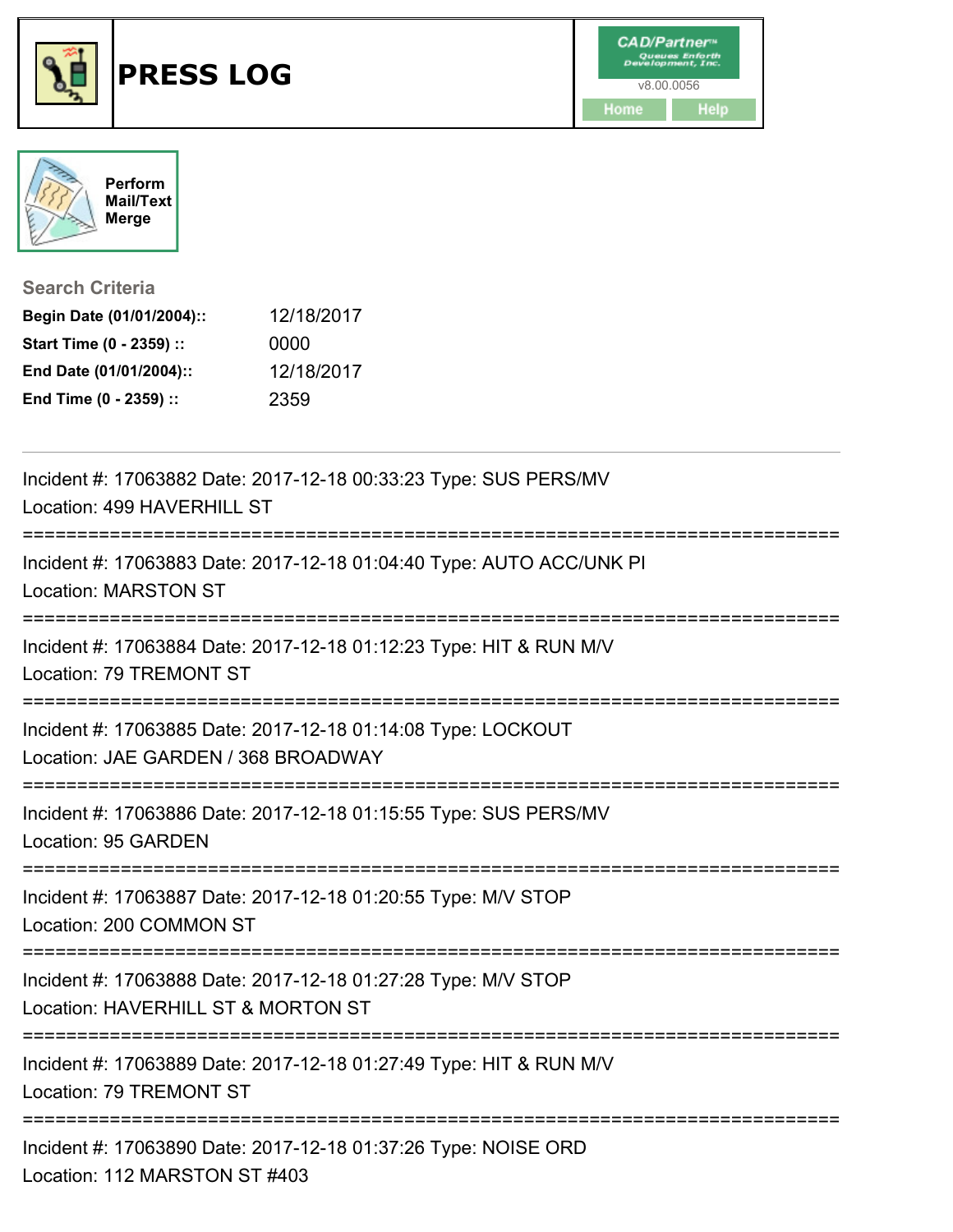| Incident #: 17063891 Date: 2017-12-18 01:40:30 Type: M/V STOP<br>Location: 342 BROADWAY                       |
|---------------------------------------------------------------------------------------------------------------|
| Incident #: 17063892 Date: 2017-12-18 01:46:19 Type: M/V STOP<br>Location: AMESBURY ST & COMMON ST            |
| Incident #: 17063893 Date: 2017-12-18 01:50:32 Type: M/V STOP<br>Location: CANAL ST & MARSTON ST              |
| Incident #: 17063894 Date: 2017-12-18 01:52:00 Type: M/V STOP<br>Location: ESSEX ST & HAMPSHIRE ST            |
| Incident #: 17063895 Date: 2017-12-18 01:52:40 Type: M/V STOP<br>Location: 107 ESSEX ST                       |
| Incident #: 17063896 Date: 2017-12-18 01:55:19 Type: M/V STOP<br>Location: TRIPOLI BAKERY INC / 106 COMMON ST |
| Incident #: 17063897 Date: 2017-12-18 02:23:06 Type: M/V STOP<br>Location: ACTON ST & BROADWAY                |
| Incident #: 17063898 Date: 2017-12-18 02:24:40 Type: NOISE ORD<br>Location: 32 MANCHESTER ST                  |
| Incident #: 17063899 Date: 2017-12-18 02:27:37 Type: M/V STOP<br>Location: HIGHGATE ST & RESERVOIR ST         |
| Incident #: 17063900 Date: 2017-12-18 02:29:20 Type: M/V STOP<br>Location: BODWELL ST & MELROSE ST            |
| Incident #: 17063901 Date: 2017-12-18 02:32:57 Type: M/V STOP<br>Location: BROADWAY & COMMON ST               |
| Incident #: 17063902 Date: 2017-12-18 02:36:09 Type: M/V STOP<br>Location: BROADWAY & TREMONT ST              |
| Incident #: 17063903 Date: 2017-12-18 02:41:04 Type: M/V STOP<br>Location: ALDER ST & SPRUCE ST               |
| Incident #: 17063904 Date: 2017-12-18 02:42:48 Type: M/V STOP<br>Location: AUBURN ST & HAMPSHIRE ST           |

===========================================================================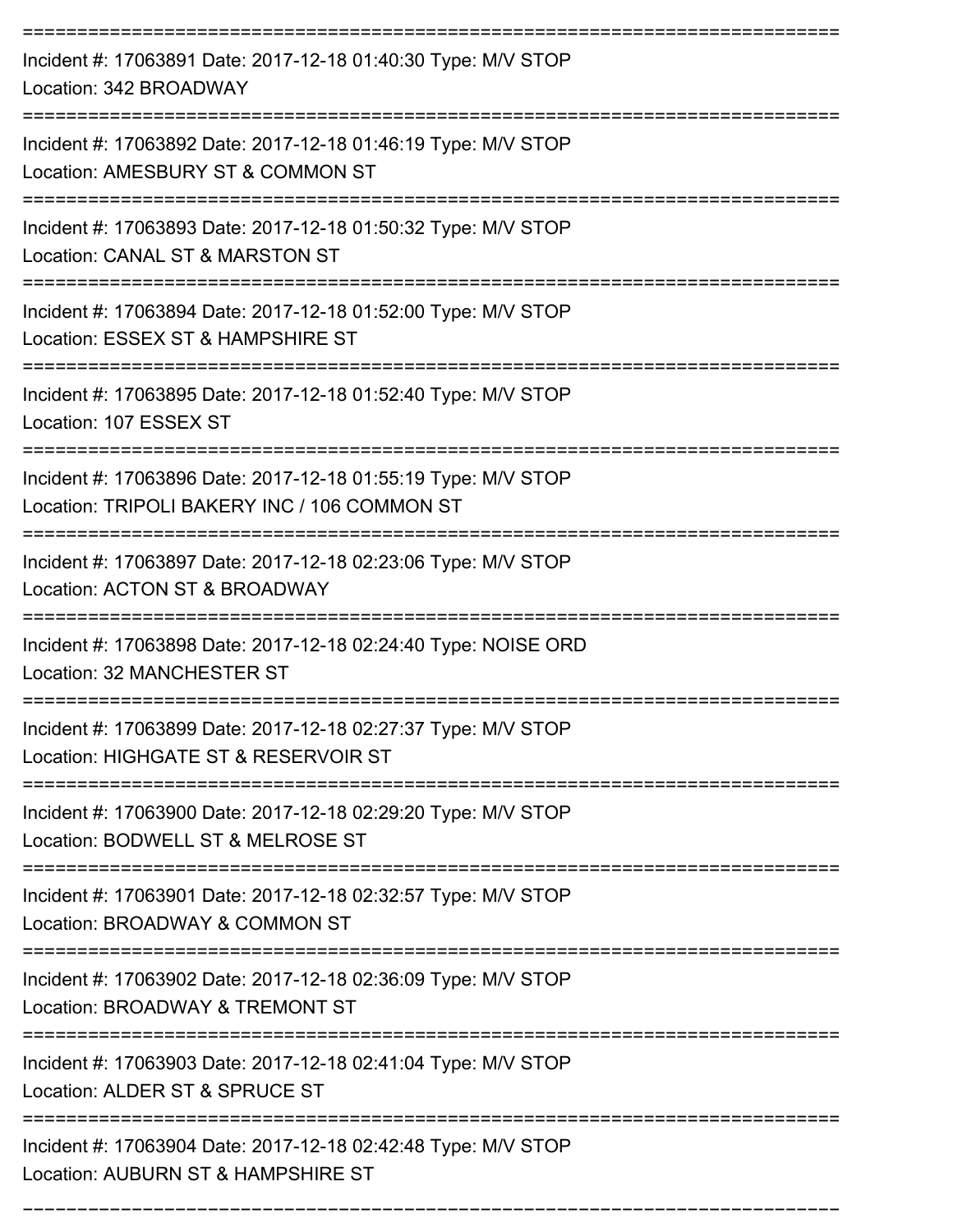| Incident #: 17063905 Date: 2017-12-18 02:46:06 Type: M/V STOP<br>Location: ARLINGTON ST & BASSWOOD ST                |
|----------------------------------------------------------------------------------------------------------------------|
| Incident #: 17063906 Date: 2017-12-18 02:47:05 Type: M/V STOP<br>Location: LEBANON ST & WHITE ST                     |
| Incident #: 17063907 Date: 2017-12-18 03:28:32 Type: M/V STOP<br>Location: WINTHROP & 495                            |
| Incident #: 17063908 Date: 2017-12-18 03:35:56 Type: M/V STOP<br><b>Location: WINTHROP</b>                           |
| Incident #: 17063909 Date: 2017-12-18 03:58:46 Type: M/V STOP<br>Location: ESSEX ST & LAWRENCE ST                    |
| Incident #: 17063910 Date: 2017-12-18 04:01:24 Type: M/V STOP<br>Location: BROADWAY & CANAL ST                       |
| Incident #: 17063911 Date: 2017-12-18 05:00:40 Type: VIO CITY ORD<br>Location: 20 ATKINSON ST                        |
| Incident #: 17063912 Date: 2017-12-18 06:03:46 Type: ALARM/BURG<br>Location: BOSTON HOME HEALTH / 1 UNION ST         |
| Incident #: 17063913 Date: 2017-12-18 06:14:20 Type: ALARM/BURG<br>Location: NEUCO INK / 94 GLENN ST                 |
| Incident #: 17063914 Date: 2017-12-18 07:04:00 Type: NOISE ORD<br>Location: 201 CARLETON ST FL 5                     |
| Incident #: 17063915 Date: 2017-12-18 07:04:52 Type: MAL DAMAGE<br>Location: 150 BUTLER ST                           |
| Incident #: 17063916 Date: 2017-12-18 07:09:31 Type: ALARM/BURG<br>Location: SANTIAGO RESIDENCE / 105 MARGIN ST FL 1 |
| Incident #: 17063917 Date: 2017-12-18 07:15:45 Type: ALARM/BURG<br>Location: RAINBOW APPAREL / 67 WINTHROP AV        |
| Incident #: 17063918 Date: 2017-12-18 07:18:55 Type: ALARM/BURG<br>Location: JERUSALUM HISPANIC SDA / 198 S BROADWAY |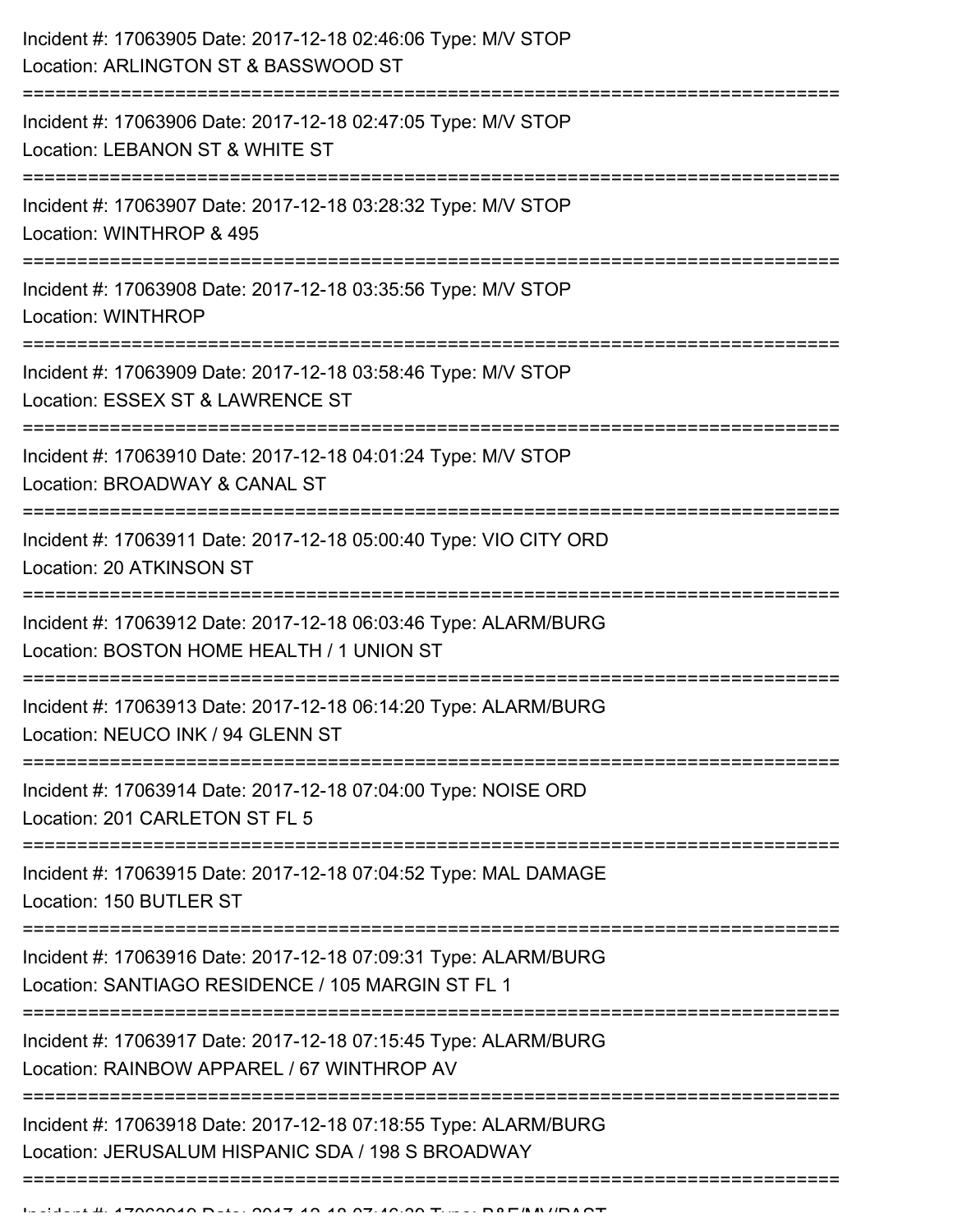| Location: SHALOM AUTO / 9 MERRIMACK ST<br>;=========================                                                   |
|------------------------------------------------------------------------------------------------------------------------|
| Incident #: 17063920 Date: 2017-12-18 07:50:29 Type: CLOSE STREET<br>Location: MONMOUTH ST & PARK ST                   |
| Incident #: 17063921 Date: 2017-12-18 08:07:23 Type: ALARM/BURG<br>Location: MCANNS LIQUOR / 253 S UNION ST            |
| Incident #: 17063922 Date: 2017-12-18 08:09:19 Type: KEEP PEACE<br>Location: 451 S BROADWAY                            |
| Incident #: 17063923 Date: 2017-12-18 08:12:55 Type: SUS PERS/MV<br><b>Location: CENTRAL BRIDGE</b>                    |
| Incident #: 17063924 Date: 2017-12-18 08:22:15 Type: TOW OF M/V<br>Location: MONMOUTH ST & PARK ST                     |
| Incident #: 17063925 Date: 2017-12-18 08:46:42 Type: GENERAL SERV<br>Location: 203 CRAWFORD ST                         |
| Incident #: 17063926 Date: 2017-12-18 08:52:54 Type: GENERAL SERV<br>Location: 135 BUTLER ST                           |
| Incident #: 17063928 Date: 2017-12-18 09:18:05 Type: LOST PROPERTY<br>Location: 10 CLARENCE TER #3                     |
| Incident #: 17063927 Date: 2017-12-18 09:20:19 Type: ALARM/BURG<br>Location: CASEY RESD / 34 LEEDS TER                 |
| Incident #: 17063929 Date: 2017-12-18 09:25:40 Type: CK WELL BEING<br>Location: LAWRENCE MEAT COMPANY / 264 LOWELL ST  |
| Incident #: 17063930 Date: 2017-12-18 09:36:50 Type: ALARM/BURG<br>Location: RESD; MARIA VEGA / 274 SALEM ST           |
| ---------------------------<br>Incident #: 17063932 Date: 2017-12-18 09:56:08 Type: M/V STOP<br>Location: 242 BROADWAY |
| Incident #: 17063931 Date: 2017-12-18 09:56:18 Type: LIC PLATE STO<br><b>Location: 13 SHERMAN ST</b>                   |
| Incident #: 17063933 Date: 2017-12-18 10:13:29 Type: INVESTIGATION                                                     |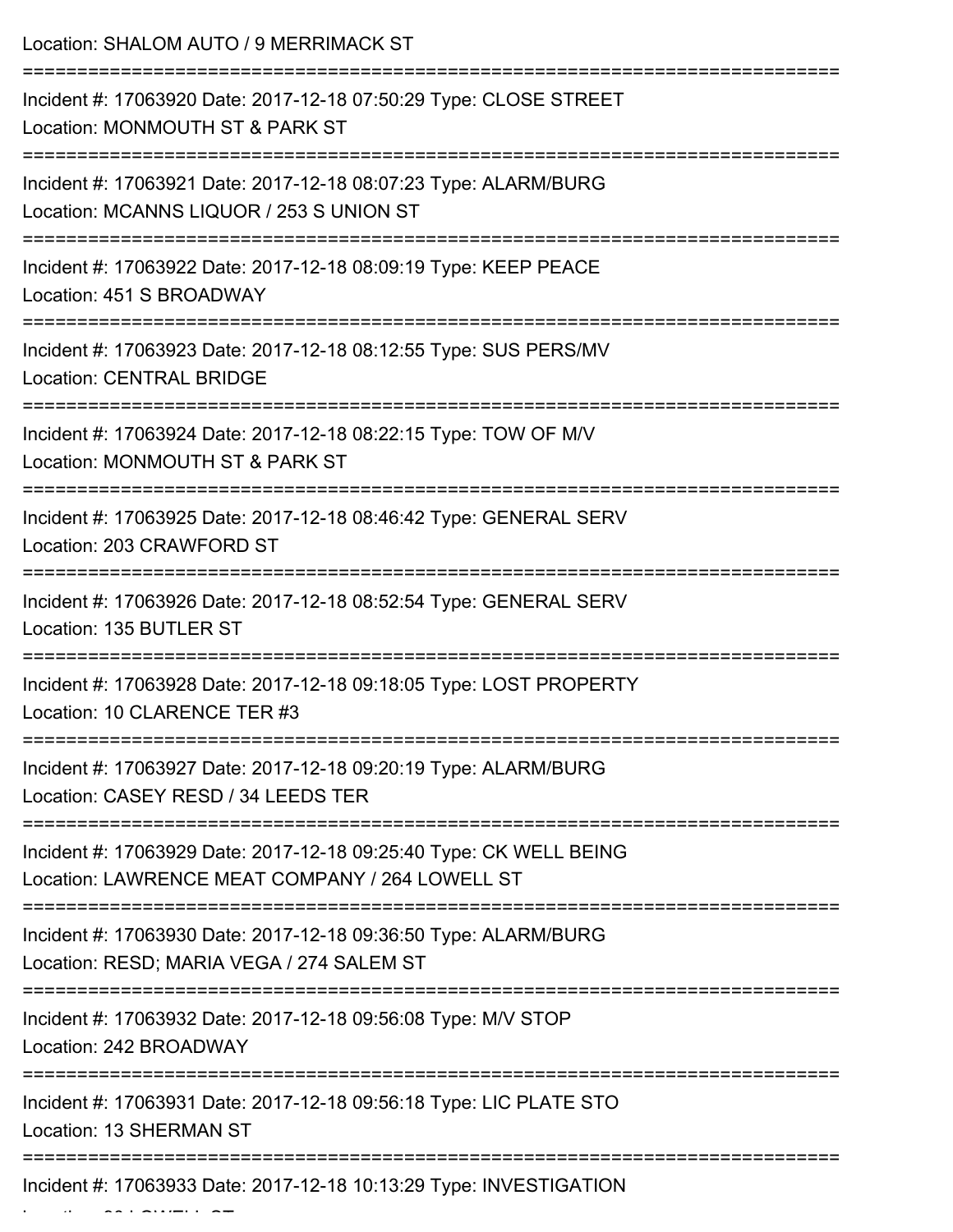| Incident #: 17063934 Date: 2017-12-18 10:30:08 Type: INVEST CONT<br>Location: 157 MAY ST                                           |
|------------------------------------------------------------------------------------------------------------------------------------|
| Incident #: 17063935 Date: 2017-12-18 10:34:28 Type: M/V STOP<br>Location: BROADWAY & LAKE ST                                      |
| Incident #: 17063936 Date: 2017-12-18 10:38:07 Type: LOST PROPERTY<br>Location: 106 BENNINGTON ST #2                               |
| Incident #: 17063937 Date: 2017-12-18 10:44:19 Type: M/V STOP<br>Location: 100 SALEM ST                                            |
| Incident #: 17063938 Date: 2017-12-18 11:01:40 Type: HIT & RUN M/V<br>Location: 2 INMAN ST                                         |
| Incident #: 17063939 Date: 2017-12-18 11:11:25 Type: SUS PERS/MV<br>Location: 2-4 INMAN ST                                         |
| Incident #: 17063941 Date: 2017-12-18 11:15:27 Type: LIC PLATE STO<br>Location: 17 BROMFIELD ST                                    |
| Incident #: 17063940 Date: 2017-12-18 11:15:42 Type: LARCENY/PAST<br>Location: FIRESTONE TIRES / 60 ESSEX ST                       |
| Incident #: 17063942 Date: 2017-12-18 11:21:52 Type: INVESTIGATION<br>Location: 16 MELROSE ST                                      |
| ============================<br>Incident #: 17063943 Date: 2017-12-18 11:25:22 Type: CK WELL BEING<br>Location: 186 E HAVERHILL ST |
| Incident #: 17063944 Date: 2017-12-18 11:36:26 Type: LOST PROPERTY<br>Location: 92 BEACON ST #3                                    |
| Incident #: 17063945 Date: 2017-12-18 11:42:09 Type: ANIMAL COMPL<br>Location: COMCAST / 92 GLENN ST                               |
| Incident #: 17063946 Date: 2017-12-18 11:43:47 Type: INVESTIGATION<br>Location: 35 CROSS ST                                        |
| Incident #: 17063947 Date: 2017-12-18 11:50:30 Type: RECOV/STOL/MV<br>Location: 570 S UNION ST                                     |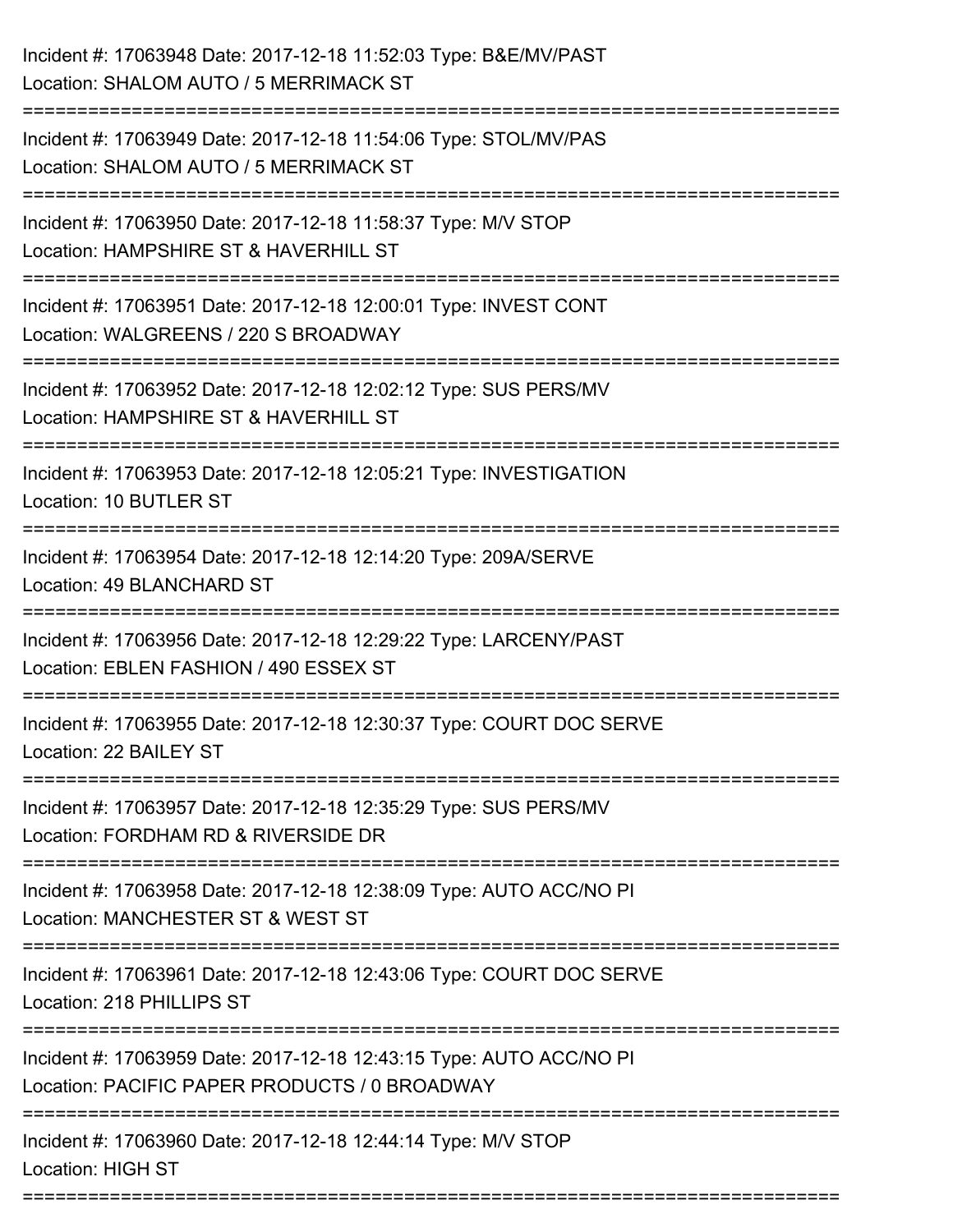| Incident #: 17063963 Date: 2017-12-18 12:51:11 Type: AUTO ACC/NO PI<br>Location: BROADWAY & WATER ST<br>Incident #: 17063964 Date: 2017-12-18 13:05:10 Type: RECOV/STOL/MV<br>Location: EASTON ST & STATE ST<br>Incident #: 17063965 Date: 2017-12-18 13:09:04 Type: AUTO ACC/NO PI<br>Location: BOXFORD ST & S UNION ST<br>========================<br>Incident #: 17063966 Date: 2017-12-18 13:25:28 Type: AUTO ACC/NO PI<br>Location: OAK ST & SHORT ST<br>Incident #: 17063967 Date: 2017-12-18 13:27:42 Type: A&B PAST<br>Location: OLD LAWRENCE HIGH SCHOOL / 233 HAVERHILL ST<br>Incident #: 17063968 Date: 2017-12-18 13:31:20 Type: 209A/SERVE<br>Location: 372 MARKET ST<br>Incident #: 17063969 Date: 2017-12-18 13:31:40 Type: STOL/MV/PAS<br>Location: 32 WILLOW ST<br>Incident #: 17063971 Date: 2017-12-18 13:43:59 Type: STOLEN PROP<br>Location: 48-50 STEARNS AV<br>Incident #: 17063970 Date: 2017-12-18 13:44:39 Type: HIT & RUN M/V<br>Location: 64 ELM ST<br>Incident #: 17063972 Date: 2017-12-18 13:44:52 Type: DEATH SUDDEN<br>Location: 11 SUMMER ST #N506<br>Incident #: 17063973 Date: 2017-12-18 13:51:10 Type: TOW OF M/V<br>Location: 205 BROADWAY<br>Incident #: 17063974 Date: 2017-12-18 13:56:01 Type: TRESPASSING<br>Location: FAMILY DOLLAR / 700 ESSEX ST<br>Incident #: 17063975 Date: 2017-12-18 13:59:49 Type: 209A/VIOLATION<br>Location: LEAHY SCHOOL / 100 ERVING AV | Incident #: 17063962 Date: 2017-12-18 12:45:27 Type: SUS PERS/MV<br>Location: 19 SHORT ST |
|------------------------------------------------------------------------------------------------------------------------------------------------------------------------------------------------------------------------------------------------------------------------------------------------------------------------------------------------------------------------------------------------------------------------------------------------------------------------------------------------------------------------------------------------------------------------------------------------------------------------------------------------------------------------------------------------------------------------------------------------------------------------------------------------------------------------------------------------------------------------------------------------------------------------------------------------------------------------------------------------------------------------------------------------------------------------------------------------------------------------------------------------------------------------------------------------------------------------------------------------------------------------------------------------------------------------------------------------------------------------------------------------------------------|-------------------------------------------------------------------------------------------|
|                                                                                                                                                                                                                                                                                                                                                                                                                                                                                                                                                                                                                                                                                                                                                                                                                                                                                                                                                                                                                                                                                                                                                                                                                                                                                                                                                                                                                  |                                                                                           |
|                                                                                                                                                                                                                                                                                                                                                                                                                                                                                                                                                                                                                                                                                                                                                                                                                                                                                                                                                                                                                                                                                                                                                                                                                                                                                                                                                                                                                  |                                                                                           |
|                                                                                                                                                                                                                                                                                                                                                                                                                                                                                                                                                                                                                                                                                                                                                                                                                                                                                                                                                                                                                                                                                                                                                                                                                                                                                                                                                                                                                  |                                                                                           |
|                                                                                                                                                                                                                                                                                                                                                                                                                                                                                                                                                                                                                                                                                                                                                                                                                                                                                                                                                                                                                                                                                                                                                                                                                                                                                                                                                                                                                  |                                                                                           |
|                                                                                                                                                                                                                                                                                                                                                                                                                                                                                                                                                                                                                                                                                                                                                                                                                                                                                                                                                                                                                                                                                                                                                                                                                                                                                                                                                                                                                  |                                                                                           |
|                                                                                                                                                                                                                                                                                                                                                                                                                                                                                                                                                                                                                                                                                                                                                                                                                                                                                                                                                                                                                                                                                                                                                                                                                                                                                                                                                                                                                  |                                                                                           |
|                                                                                                                                                                                                                                                                                                                                                                                                                                                                                                                                                                                                                                                                                                                                                                                                                                                                                                                                                                                                                                                                                                                                                                                                                                                                                                                                                                                                                  |                                                                                           |
|                                                                                                                                                                                                                                                                                                                                                                                                                                                                                                                                                                                                                                                                                                                                                                                                                                                                                                                                                                                                                                                                                                                                                                                                                                                                                                                                                                                                                  |                                                                                           |
|                                                                                                                                                                                                                                                                                                                                                                                                                                                                                                                                                                                                                                                                                                                                                                                                                                                                                                                                                                                                                                                                                                                                                                                                                                                                                                                                                                                                                  |                                                                                           |
|                                                                                                                                                                                                                                                                                                                                                                                                                                                                                                                                                                                                                                                                                                                                                                                                                                                                                                                                                                                                                                                                                                                                                                                                                                                                                                                                                                                                                  |                                                                                           |
|                                                                                                                                                                                                                                                                                                                                                                                                                                                                                                                                                                                                                                                                                                                                                                                                                                                                                                                                                                                                                                                                                                                                                                                                                                                                                                                                                                                                                  |                                                                                           |
|                                                                                                                                                                                                                                                                                                                                                                                                                                                                                                                                                                                                                                                                                                                                                                                                                                                                                                                                                                                                                                                                                                                                                                                                                                                                                                                                                                                                                  |                                                                                           |
|                                                                                                                                                                                                                                                                                                                                                                                                                                                                                                                                                                                                                                                                                                                                                                                                                                                                                                                                                                                                                                                                                                                                                                                                                                                                                                                                                                                                                  |                                                                                           |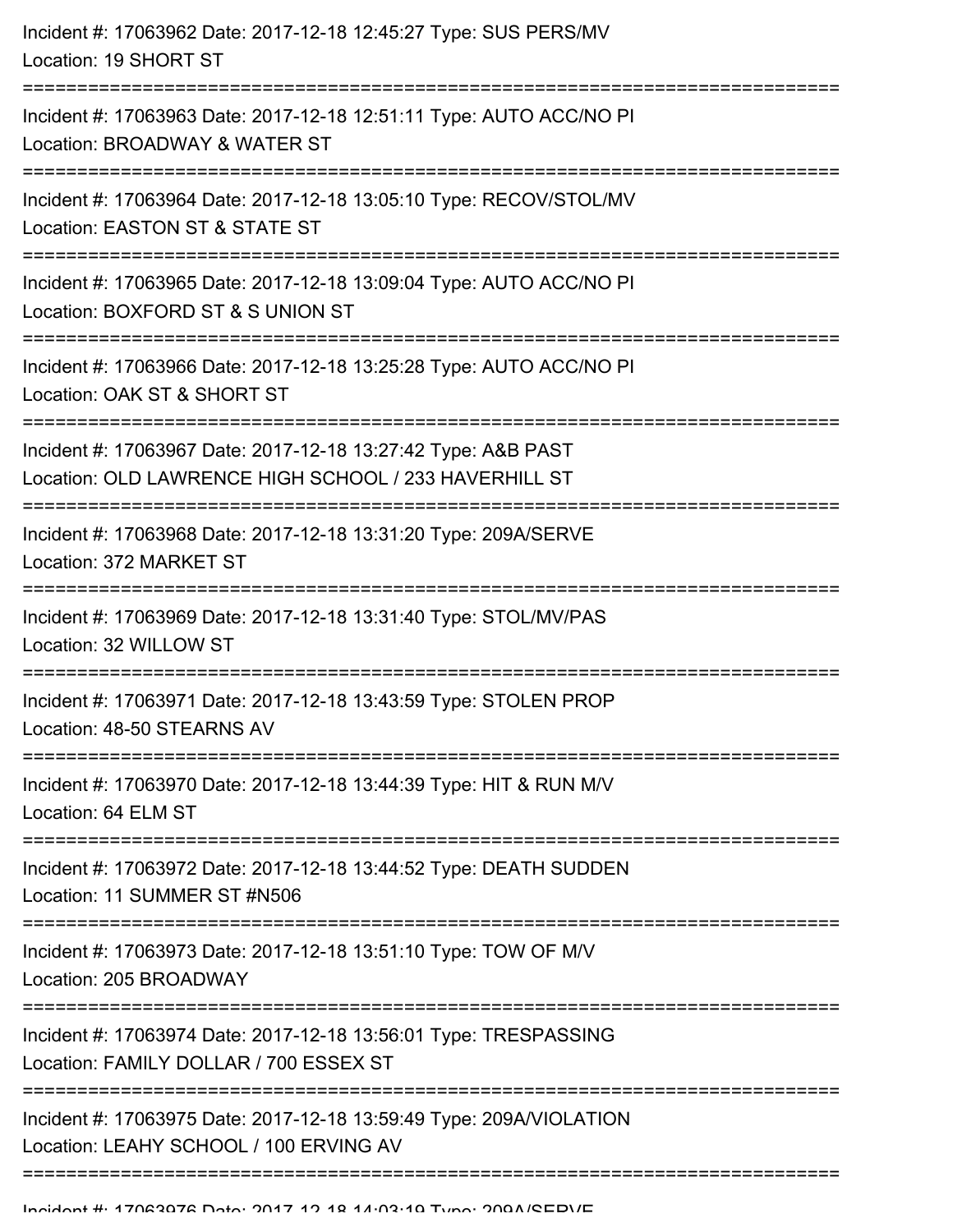Location: 306 HOWARD ST

| Incident #: 17063977 Date: 2017-12-18 14:10:51 Type: 209A/SERVE<br>Location: 1 OAK ST                                                       |
|---------------------------------------------------------------------------------------------------------------------------------------------|
| Incident #: 17063978 Date: 2017-12-18 14:13:18 Type: M/V STOP<br>Location: LORING ST & SHAWSHEEN RD                                         |
| Incident #: 17063979 Date: 2017-12-18 14:30:17 Type: M/V STOP<br>Location: 28 MELROSE ST                                                    |
| Incident #: 17063980 Date: 2017-12-18 14:34:42 Type: MEDIC SUPPORT<br>Location: WENDYS / 55 HAMPSHIRE ST                                    |
| Incident #: 17063981 Date: 2017-12-18 14:44:41 Type: 209A/SERVE<br>Location: 49 BLANCHARD ST                                                |
| Incident #: 17063982 Date: 2017-12-18 14:46:24 Type: AUTO ACC/NO PI<br>Location: DAISY ST & HOLLY ST                                        |
| Incident #: 17063983 Date: 2017-12-18 14:52:04 Type: M/V STOP<br>Location: CAMBRIDGE ST & WINTHROP AV                                       |
| ========================<br>Incident #: 17063984 Date: 2017-12-18 14:53:32 Type: M/V STOP<br>Location: 322 LOWELL ST                        |
| Incident #: 17063985 Date: 2017-12-18 15:03:52 Type: SUS PERS/MV<br>Location: 35 WARREN ST                                                  |
| Incident #: 17063986 Date: 2017-12-18 15:09:52 Type: INVESTIGATION<br>Location: 35 AUBURN ST                                                |
| Incident #: 17063987 Date: 2017-12-18 15:36:55 Type: HIT & RUN M/V<br>Location: ANDOVER ST & BLANCHARD ST                                   |
| ;================================<br>Incident #: 17063988 Date: 2017-12-18 15:46:15 Type: AUTO ACC/NO PI<br>Location: ANDOVER ST & STATE ST |
| Incident #: 17063989 Date: 2017-12-18 16:06:28 Type: M/V STOP<br>Location: BAILEY ST & SHAWSHEEN RD                                         |
| Incident #: 17063990 Date: 2017-12-18 16:32:31 Type: TRESPASSING                                                                            |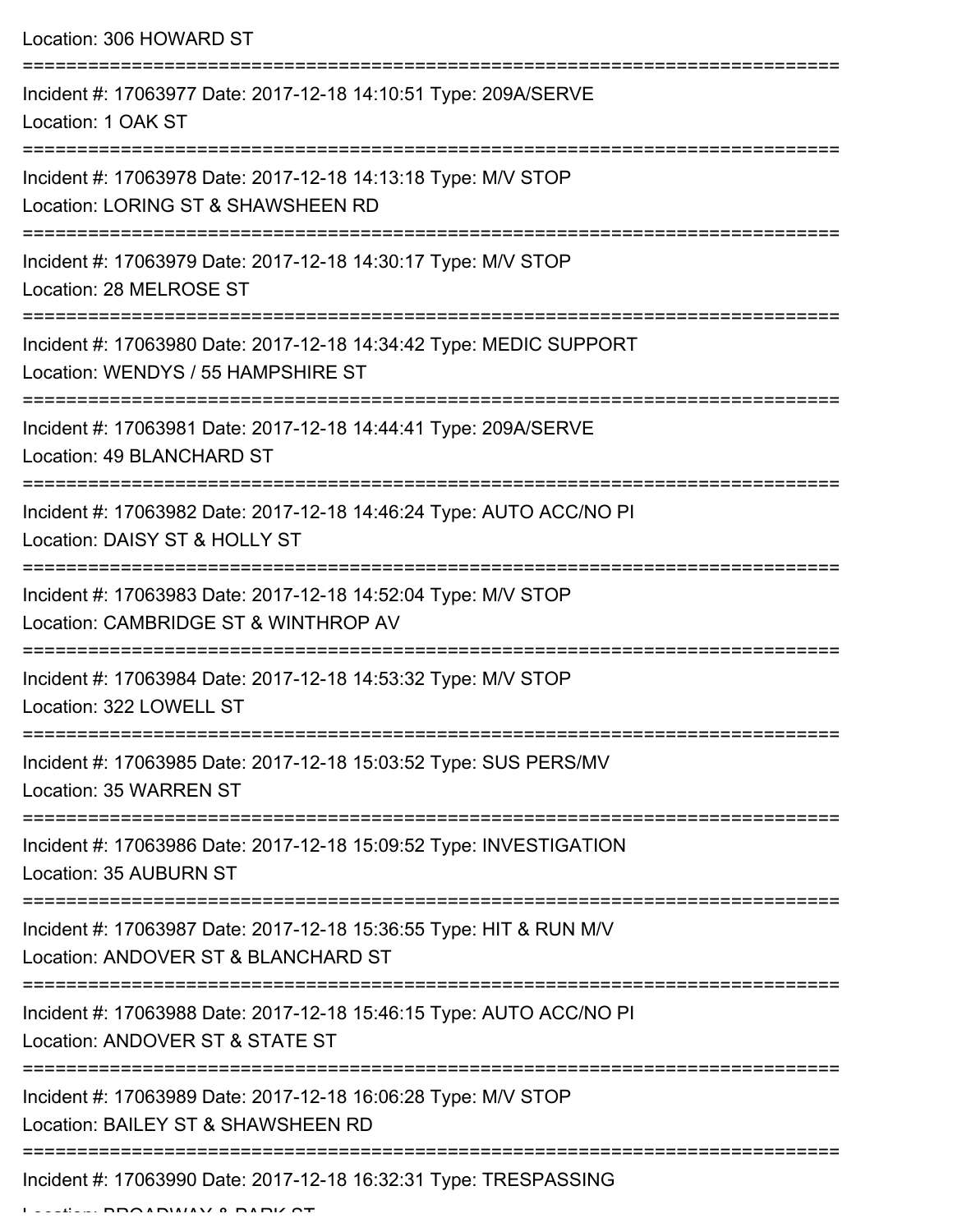| Incident #: 17063991 Date: 2017-12-18 16:39:17 Type: STOLEN PROP<br>Location: 48-50 STEARNS AV                                                                                   |
|----------------------------------------------------------------------------------------------------------------------------------------------------------------------------------|
| Incident #: 17063992 Date: 2017-12-18 16:58:15 Type: A&B PROG<br>Location: 139 MYRTLE ST FL 1                                                                                    |
| Incident #: 17063993 Date: 2017-12-18 17:19:50 Type: UNWANTEDGUEST<br>Location: DUNKIN DONUTS / 581 ANDOVER ST                                                                   |
| ==================================<br>Incident #: 17063994 Date: 2017-12-18 17:24:06 Type: FRAUD<br>Location: 6 DIAMOND ST #20                                                   |
| Incident #: 17063995 Date: 2017-12-18 17:27:29 Type: TOW OF M/V<br>Location: 108 NEWBURY ST                                                                                      |
| Incident #: 17063996 Date: 2017-12-18 17:40:56 Type: SUS PERS/MV<br>Location: PARK ST & WILLOW ST                                                                                |
| Incident #: 17063997 Date: 2017-12-18 17:45:56 Type: AUTO ACC/NO PI<br>Location: PARK ST & WALNUT ST                                                                             |
| Incident #: 17063998 Date: 2017-12-18 17:53:01 Type: MEDIC SUPPORT<br>Location: 24 WINTHROP AV FL 1                                                                              |
| Incident #: 17063999 Date: 2017-12-18 18:02:17 Type: ALARM/BURG<br>Location: ATRACTIVO BOUTIQUE / 105B ESSEX ST                                                                  |
| --------------------------------------<br>---------------------------<br>Incident #: 17064000 Date: 2017-12-18 18:05:28 Type: AUTO ACC/UNK PI<br>Location: MELROSE ST & WATER ST |
| Incident #: 17064001 Date: 2017-12-18 18:31:42 Type: M/V STOP<br><b>Location: MARSTON ST</b>                                                                                     |
| ======================================<br>Incident #: 17064002 Date: 2017-12-18 18:32:18 Type: M/V STOP<br>Location: LAWRENCE ST & METHUEN ST                                    |
| Incident #: 17064003 Date: 2017-12-18 18:39:47 Type: M/V STOP<br>Location: BROADWAY & TREMONT ST                                                                                 |
| ------------------------------<br>Incident #: 17064004 Date: 2017-12-18 19:03:57 Type: SUS PERS/MV<br>Location: ENDICOTT ST                                                      |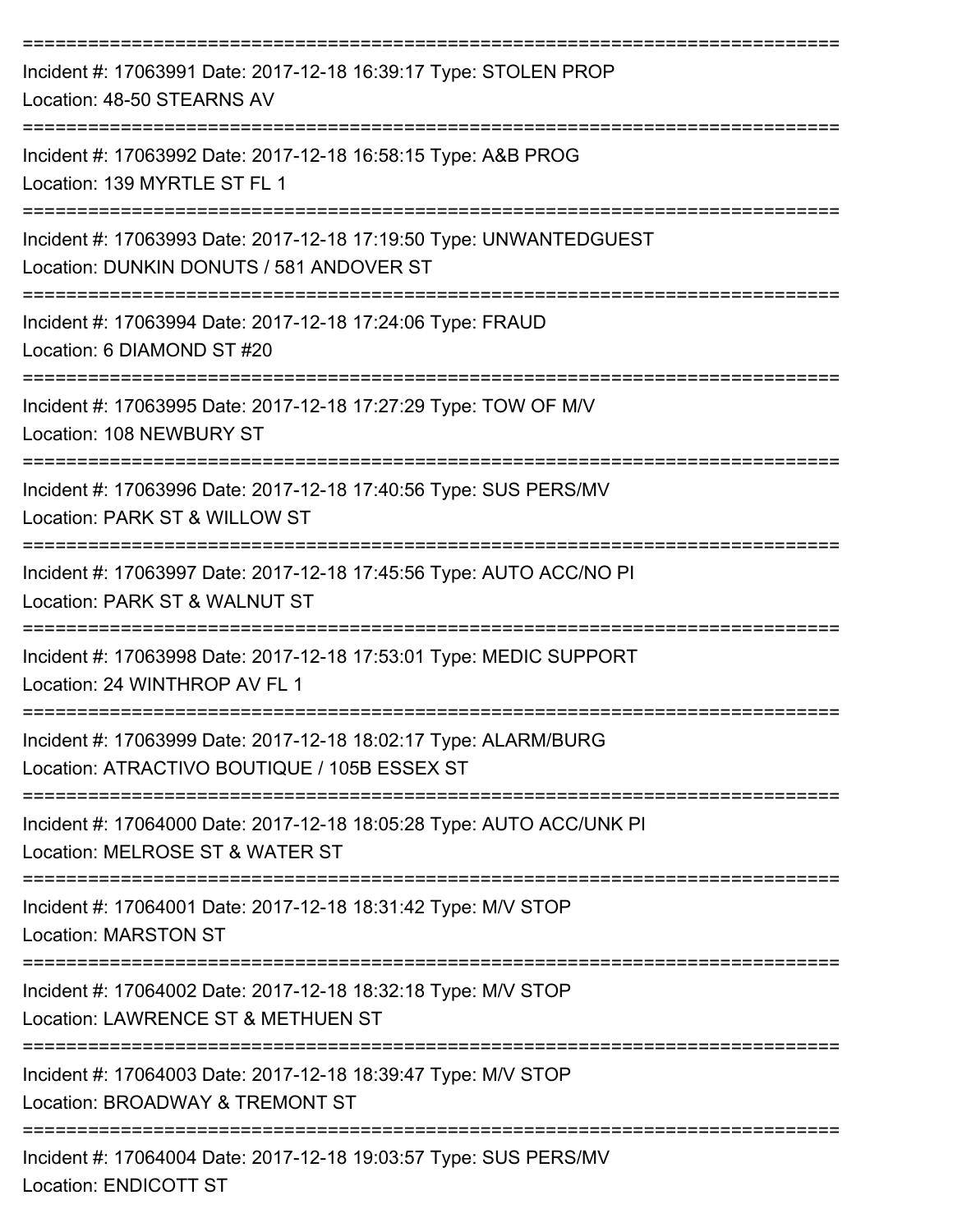| Incident #: 17064005 Date: 2017-12-18 19:07:34 Type: SUS PERS/MV<br>Location: BRADFORD ST & BROADWAY                        |
|-----------------------------------------------------------------------------------------------------------------------------|
| Incident #: 17064006 Date: 2017-12-18 19:43:51 Type: M/V STOP<br>Location: ENDICOTT ST & FLORENCE AV<br>:================== |
| Incident #: 17064007 Date: 2017-12-18 19:55:10 Type: DOMESTIC/PROG<br>Location: 92 GILBERT ST                               |
| Incident #: 17064008 Date: 2017-12-18 20:02:33 Type: DISTURBANCE<br>Location: 1 GENERAL ST                                  |
| Incident #: 17064009 Date: 2017-12-18 20:09:50 Type: DISTURBANCE<br>Location: 41 BRUCE ST                                   |
| Incident #: 17064010 Date: 2017-12-18 20:36:41 Type: DOMESTIC/PROG<br>Location: 57 TENNEY ST                                |
| Incident #: 17064011 Date: 2017-12-18 20:50:08 Type: ALARM/BURG<br>Location: 105 BROADWAY                                   |
| Incident #: 17064012 Date: 2017-12-18 21:12:27 Type: SUS PERS/MV<br>Location: 379 HAVERHILL ST                              |
| Incident #: 17064013 Date: 2017-12-18 21:27:19 Type: TOW OF M/V<br>Location: 2 INMAN ST                                     |
| Incident #: 17064014 Date: 2017-12-18 21:29:32 Type: CK WELL BEING<br>Location: 2 WASHINGTON WY                             |
| Incident #: 17064015 Date: 2017-12-18 21:41:38 Type: MEDIC SUPPORT<br>Location: 298 LAWRENCE ST                             |
| Incident #: 17064016 Date: 2017-12-18 21:49:26 Type: ALARM/BURG<br>Location: POLLO CENTRO / 105 BROADWAY                    |
| Incident #: 17064017 Date: 2017-12-18 21:51:05 Type: UNWANTEDGUEST<br>Location: 54 NEWBURY ST                               |
| Incident #: 17064018 Date: 2017-12-18 22:02:22 Type: NOTIFICATION<br>Location: 18 DURHAM ST                                 |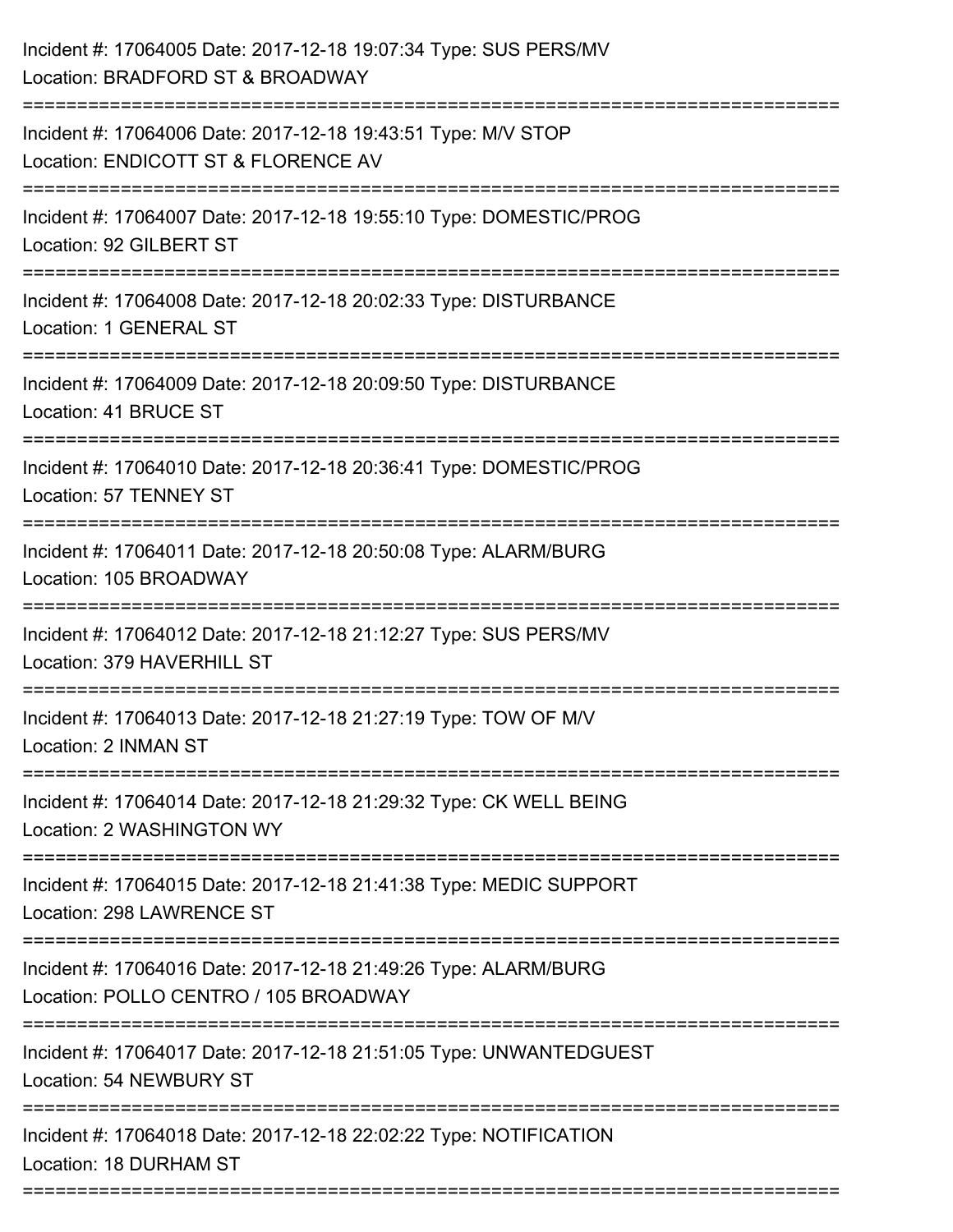| Incident #: 17064020 Date: 2017-12-18 22:21:19 Type: M/V STOP<br>Location: ELM ST & NEWBURY ST<br>Incident #: 17064021 Date: 2017-12-18 22:25:48 Type: M/V STOP<br>Location: BEACON ST & DUCKETT AV<br>Incident #: 17064022 Date: 2017-12-18 22:29:01 Type: STOL/MV/PAS<br>Location: 324 PROSPECT ST<br>Incident #: 17064023 Date: 2017-12-18 22:29:56 Type: M/V STOP<br>Location: BERKELEY ST & E HAVERHILL ST<br>Incident #: 17064024 Date: 2017-12-18 22:34:46 Type: M/V STOP |
|----------------------------------------------------------------------------------------------------------------------------------------------------------------------------------------------------------------------------------------------------------------------------------------------------------------------------------------------------------------------------------------------------------------------------------------------------------------------------------|
|                                                                                                                                                                                                                                                                                                                                                                                                                                                                                  |
|                                                                                                                                                                                                                                                                                                                                                                                                                                                                                  |
|                                                                                                                                                                                                                                                                                                                                                                                                                                                                                  |
|                                                                                                                                                                                                                                                                                                                                                                                                                                                                                  |
| Location: CANAL ST & MILL ST                                                                                                                                                                                                                                                                                                                                                                                                                                                     |
| Incident #: 17064025 Date: 2017-12-18 22:35:34 Type: THREATS<br>Location: CASA NUEVA VIDA / 133 ESSEX ST                                                                                                                                                                                                                                                                                                                                                                         |
| Incident #: 17064026 Date: 2017-12-18 22:37:27 Type: LOUD NOISE<br>Location: 139 MYRTLE ST FL 1                                                                                                                                                                                                                                                                                                                                                                                  |
| Incident #: 17064027 Date: 2017-12-18 22:39:58 Type: M/V STOP<br>Location: BROADWAY & COMMON ST                                                                                                                                                                                                                                                                                                                                                                                  |
| Incident #: 17064028 Date: 2017-12-18 22:41:16 Type: M/V STOP<br>Location: E HAVERHILL ST & PROSPECT ST                                                                                                                                                                                                                                                                                                                                                                          |
| Incident #: 17064029 Date: 2017-12-18 22:58:52 Type: MV/BLOCKING<br>Location: 2 MUSEUM SQ                                                                                                                                                                                                                                                                                                                                                                                        |
| Incident #: 17064030 Date: 2017-12-18 23:04:20 Type: SUS PERS/MV<br>Location: FORDHAM RD                                                                                                                                                                                                                                                                                                                                                                                         |
| Incident #: 17064031 Date: 2017-12-18 23:29:59 Type: M/V STOP<br>Location: 420 ESSEX ST                                                                                                                                                                                                                                                                                                                                                                                          |